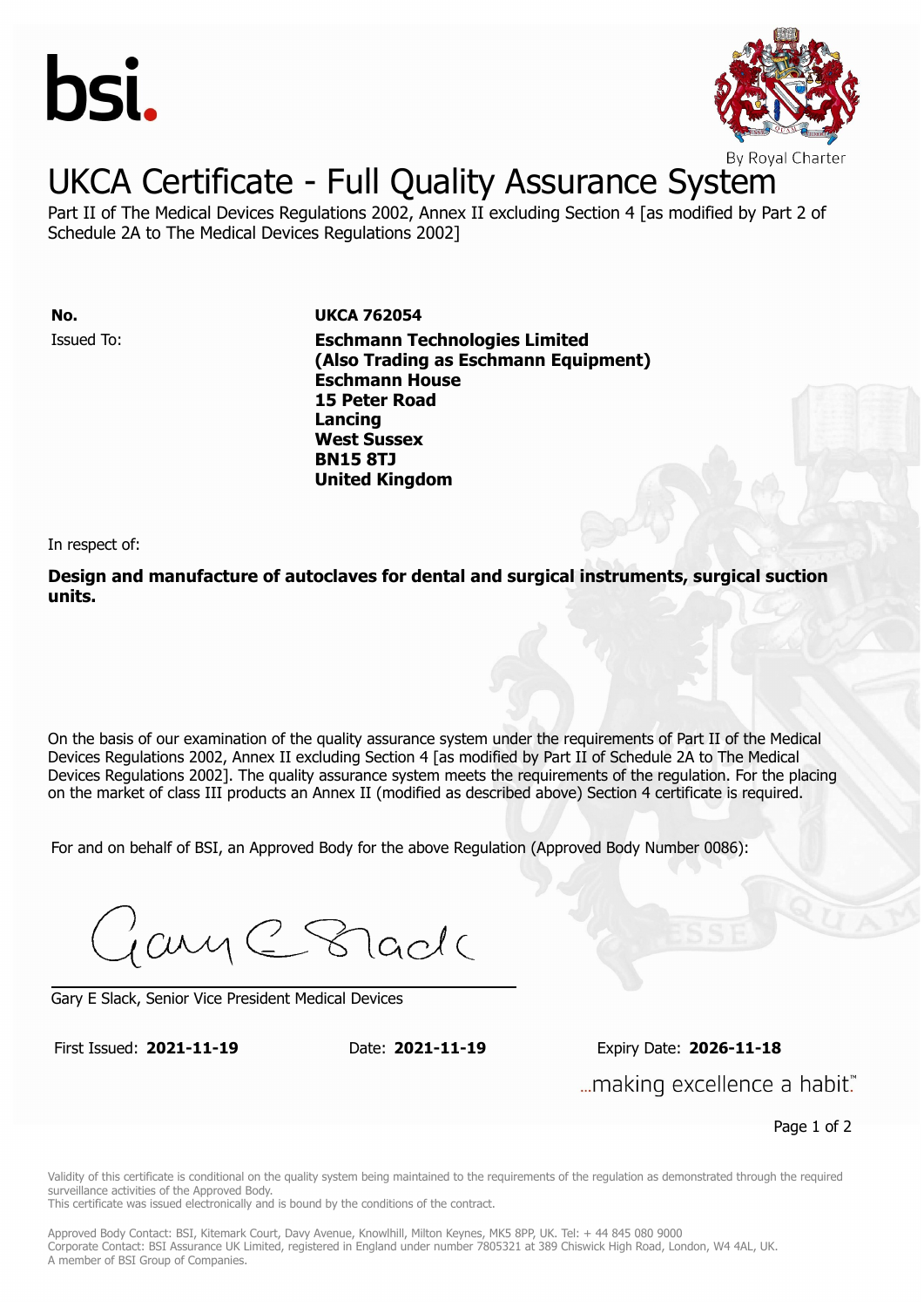



## UKCA Certificate - Full Quality Assurance System

## **Supplementary Information to UKCA 762054**

Issued To: **Eschmann Technologies Limited (Also Trading as Eschmann Equipment) Eschmann House 15 Peter Road Lancing West Sussex BN15 8TJ United Kingdom**

| <b>Device code</b>         | <b>Device Name</b>            | <b>Intended purpose per IFU</b>                   |  |
|----------------------------|-------------------------------|---------------------------------------------------|--|
| <b>Class IIb</b>           |                               |                                                   |  |
| MD 1107<br><b>MDS 7010</b> | Autoclaves                    | Intended for sterilisation of medical instruments |  |
| <b>Class IIa</b>           |                               |                                                   |  |
| MD 1104                    | <b>Surgical Suction Units</b> | ---                                               |  |

First Issued: **2021-11-19** Date: **2021-11-19** Expiry Date: **2026-11-18** ... making excellence a habit."

Page 2 of 2

Validity of this certificate is conditional on the quality system being maintained to the requirements of the regulation as demonstrated through the required surveillance activities of the Approved Body.

This certificate was issued electronically and is bound by the conditions of the contract.

Approved Body Contact: BSI, Kitemark Court, Davy Avenue, Knowlhill, Milton Keynes, MK5 8PP, UK. Tel: + 44 845 080 9000 Corporate Contact: BSI Assurance UK Limited, registered in England under number 7805321 at 389 Chiswick High Road, London, W4 4AL, UK. A member of BSI Group of Companies.